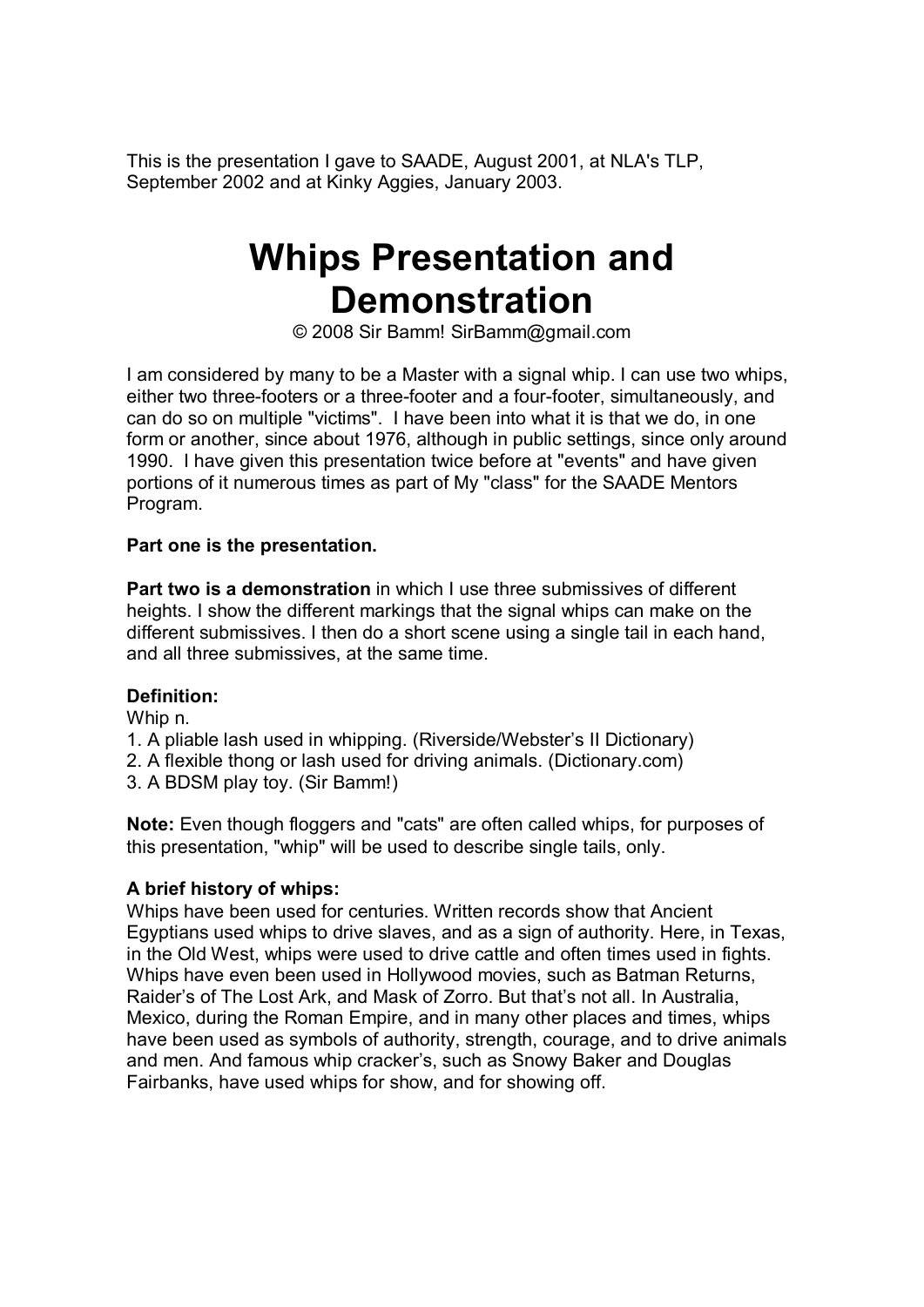# **Different types of whips:**

Stock whip -- long rigid handle, attached thong, fall, cracker. Bull whip -- short rigid handle, attached thong, fall, and cracker. Pocket snake -- thong (filled with shot inside a sack, instead of having a handle), fall, cracker.

Signal whip -- thong (filled with shot), cracker.

# **Reasons for using a whip in BDSM play:**

Power -- (For Top) shows skill (For bottom) shows conviction. Uniqueness -- Nothing else feels or sounds like a whip. Sensation -- Breeze, slight sting, burning heat, and everything in between. Smaller toy bag.

# **How I got into whips:**

I first started with a whip around 1993 with My first slave. she was totally into pain and I couldn't find anything to hurt her enough until I hit her with a single tail. Back then there weren't a whole lot of places to learn about whips, and information wasn't readily available or easy to come by. I learned on My own, making plenty of mistakes along the way. And I started with 4 plait whips. Since most of our play in those days was limited to private play, or in people's homes, the longer whips weren't practical.

At first, I would hold the whip further down the thong. Then I started cutting the handles off. I moved in and out of the lifestyle for a few years and when I came back, I learned about signal whips.

I practiced on light switches (the electrical kind) and items hanging off the edge of furniture, and finally started on people again. Sometimes, just for practice, I will still take a bulletin board, put nine business cards on it in a tic-tac-toe pattern and practice making light marks on the cards rather than striking to knock them off the board. This helps Me with pinpoint accuracy. Also, I do not recommend practicing on light switches (the electrical kind) for long periods of time or You will be replacing crackers regularly.

My preference is the 8 plait, 3 or 4 foot, signal whip. And My specialty is using two different length whips, one in each hand, and making them strike the exact location I am aiming at. Besides for My! t, whips are My favorite toy.

#### **How I got into using two whips at once:**

This was more by accident than anything else. In 1998, during a softball coach's clinic that I attended, the instructors were showing us how to teach girls the way to throw the ball with speed and accuracy. The biggest deal they made was that if we tried using our weak hand to throw we would know what it was like to "throw like a girl". I learned to use My weak hand as good as My strong hand. Soon after, while working with My whips at home, My strong arm was getting tired so I took the signal whip in My other hand and started cracking it that way. It wasn't quite as easy as learning to throw a softball, but it opened up possibilities that I never imagined.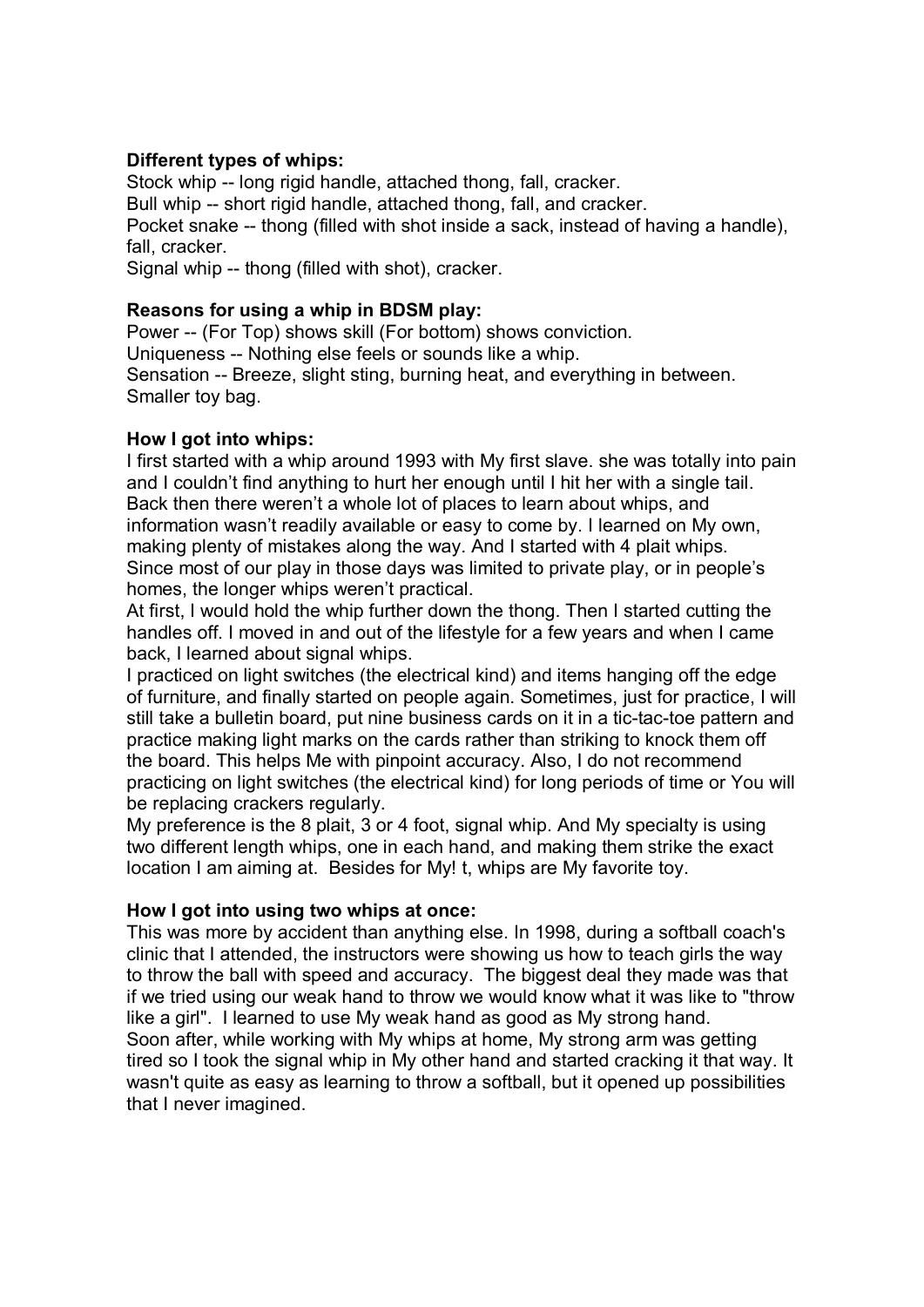# **Different plaits:**

The plaiting is the number of pieces of leather braided into the whip. One way to tell how many plaits a whip has is to look at the knot on the whip and count all the tiny triangles in the first row down the thong. 4 plait (IMO) is junk. Those are the ones commonly found in tack stores or novelty shops. 8 plait is harder to treat than higher plaited whips, and the leather stays harder, longer. 12 plait is softer, and handles much easier, is easier to control, and breaks in, and stays broken in longer with less treatment. The higher the plait, the more expensive the whip. For example:

An 8 plait, 3-foot signal whip, in black, runs around \$180.00.

An 8 plait, 4-foot, signal whip in black, runs around \$195.00.

A 12 plait, 6 foot, pocket snake runs around \$525.00.

12 plait, 8 foot, stock and bull whips run around \$735.00.

Most of the better quality signal whips will not have more than 8 plaits. The reason for this is that a signal whip differs from a bull, stock or snake whip since it does not have a fall between the thong and the cracker. It must therefore end in 4 strands in order to attach the cracker. Anything above 8 strands would demand too many drop points (16 to 8 to 4, etc.) and would end up being inferior in quality and durability and the taper would not be as clean.

#### **What to look for when buying a whip:**

Quality of workmanship -- see that the "v" in the plaiting is in a straight line down the whip. Look to see that the cracker is braided into the fall without too much of an awkward looking connection. Using both hands in opposing directions, lightly twist the fall to make sure the leather is braided tightly. Go with the better-known companies if you're unsure. (Wheeler, David Morgan, etc.)

Sometimes the ends of the plaited leather, which are buried under the thread of the cracker, will poke out after the whip is cracked. This is not a cause for concern. The nylon used for the cracker is much more elastic than the leather used in the thong, so when the whip is cracked the threads from the nylon tend to creep out over the leather ends and allow the leather ends to poke out. A good signal whip will have three knots holding the ends to ensure that the whip does not unravel.

David Morgan recommends that You leave the ends poking out, and not trim them off.

Size -- Size does matter. But bigger isn't always better. What works best for You and Your play area is the best size.

#### **Caring for your whips:**

Never use light liquid treatments. And never use neatsfoot oil. Neatsfoot and other largely popular leather dressings contain animal fats which provide an atmosphere conducive to the growth of fungus and bacteria, which is very bad when being used in blood related games, and can weaken the leather over time. The lightest thing you should ever use is baseball glove leather treatment. I recommend Pecard Leather Dressing.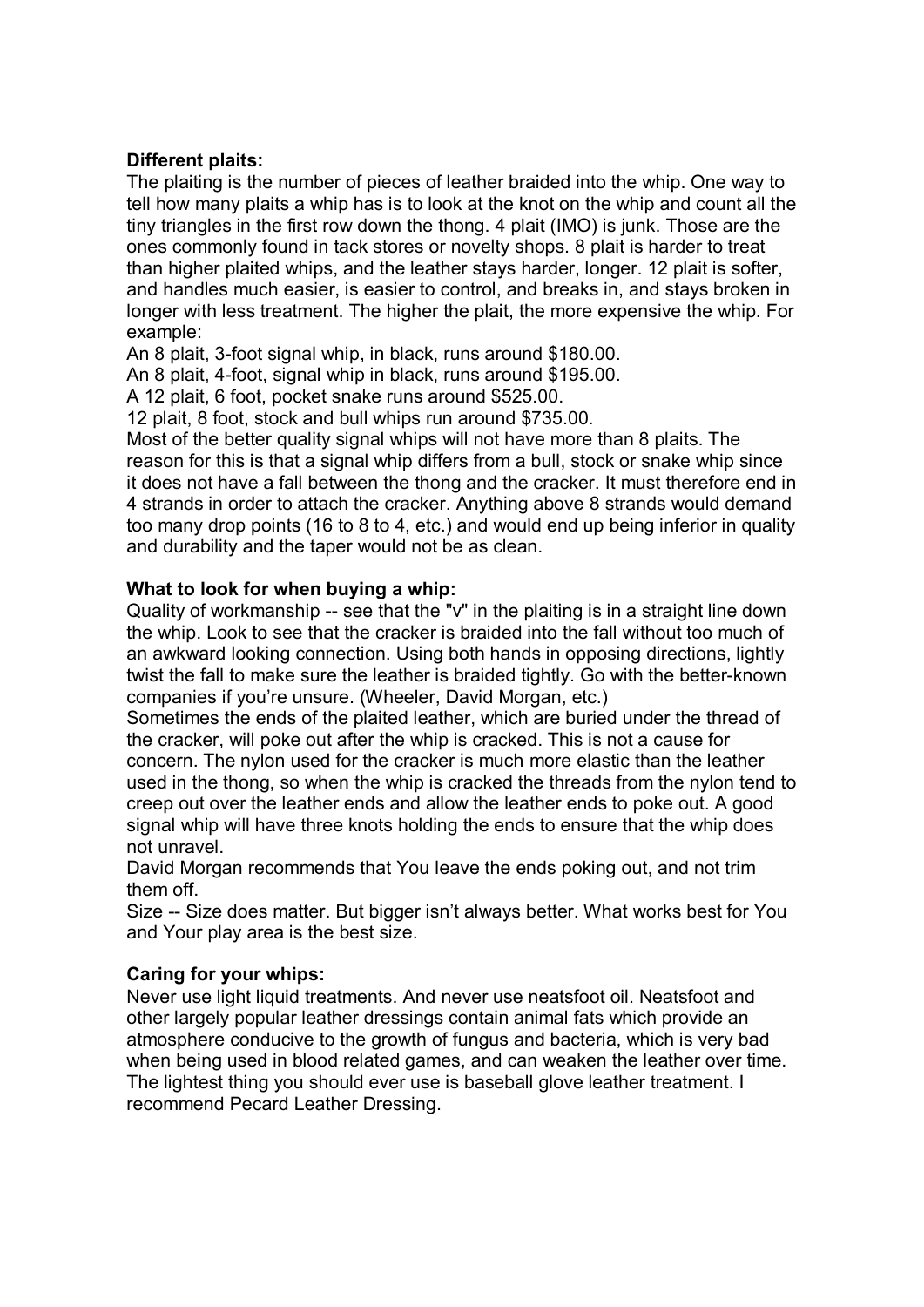Note: When the signal whip or pocket snake is brand new, do not excessively bend the thong. You could break the sack that holds the shot. Once the whip is broken in well and the dressing has been applied numerous times, the thong will bend easier and there is less chance of breaking the sack.

When the fluff on the end of the cracker wears down to the first knot, you can either undo the knot or cut it off, to form a new, second fluff. Since most of the better quality signal whips have three knots, using Your whip until this happens is perfectly fine. However, when it wears down to the second knot, that's the time that the cracker should be replaced.

# **The physics of whips:**

The speed of the cracker can reach supersonic velocity (approx.1400 feet per second). Since the cracker reaches supersonic velocity, it creates a minor sonic boom.

F=MA (force equals mass times acceleration). (I have no idea what this has to do with this presentation, but an engineer told Me that, so I put it in).

# **Creating the single tail scene:**

Whips are made out of leather. Use the entire whip. Around the neck, rub down the back, press against the bottom's lips, etc...Warm up Your bottom (and Your play partner, too). Do not just go straight to drawing blood.

Single tail scene's can be as varied as the effect they have on the bottom. They can be erotic without ever touching the bottom. They can mark, scratch or be welt producing. Or they can turn Your masochist into a hunk of chopped meat. Remember, too, that some masochists and bottoms are not submissives, and some submissives are not masochists. Adjust your play accordingly.

The rhythm of the strokes can be used to warm up Your play partner by building a layer of sensation.

Allow the bottom to react to the impact, absorb it, and then recover from it. Sometimes, the reaction is slower than that of a flogger or crop, since the crack and the movement are so quick, it takes a little time to react. The whip does not have to crack to be effective.

# **Safety:**

Whips are extremely dangerous. They can be as dangerous to You as they are to Your bottom.

Remember when swinging a whip, the whip will follow its own path. It is extremely easy to break skin with a whip. Whips were made to make noise. They travel at the speed of sound. They do not like being stopped short by people's bodies getting in their way.

When first learning how to use a whip wear eve protection, thick clothing and if necessary, a helmet.

NEVER use a whip on another living being until you have mastered it. If blood is drawn, dress the wound and clean the whip. If the cracker is made of leather it is almost impossible to fully sterilize it. Therefore, be sure to use, at the